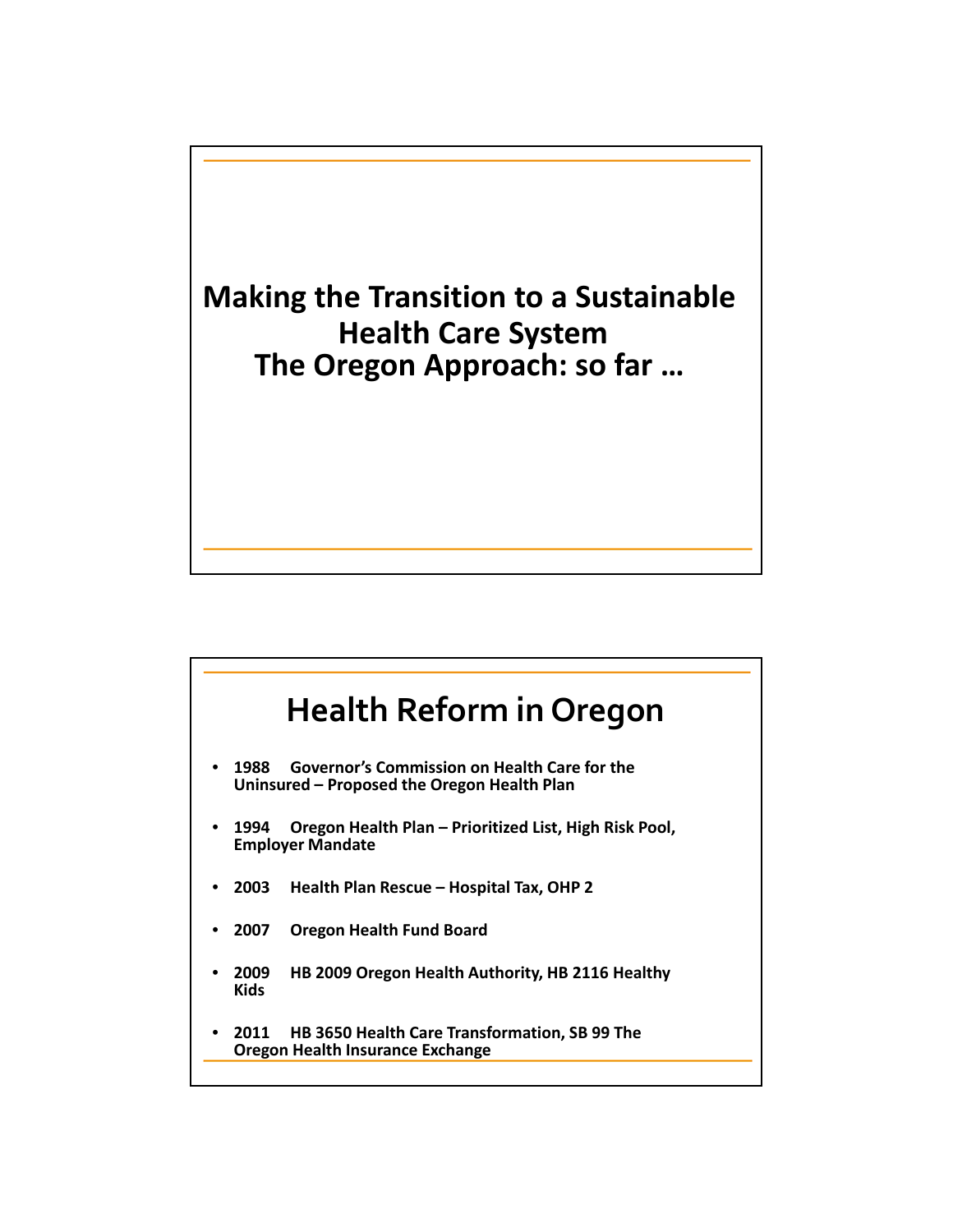

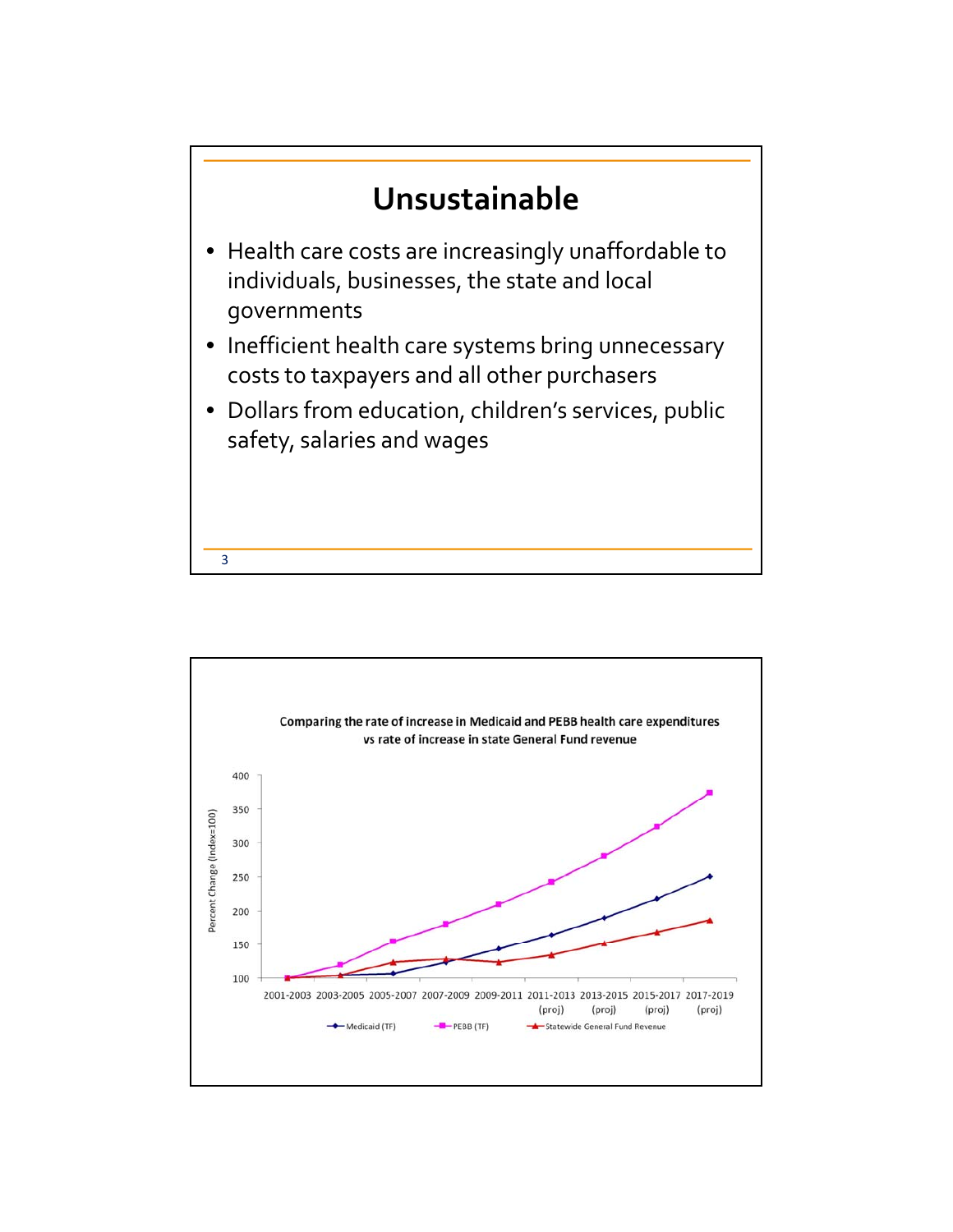## Oregon Health Authority + Long Term Care Budget

- 09-11 General Fund = \$1.94 billion
- 09-11 One Time Money = \$.779 billion
- 11-13 Caseload growth = \$.438 billion

Total of above = \$3.16 billion

- Governor's Budget for 11-13 = \$2.3 billion
- Difference is about \$850 million.

## **Ways to Reduce the Cost of Health Care**

- Reduce what we pay for it (provider cuts)
- Reduce the number of people covered
- Reduce the benefits covered

… or

• **Change the way care is organized and delivered**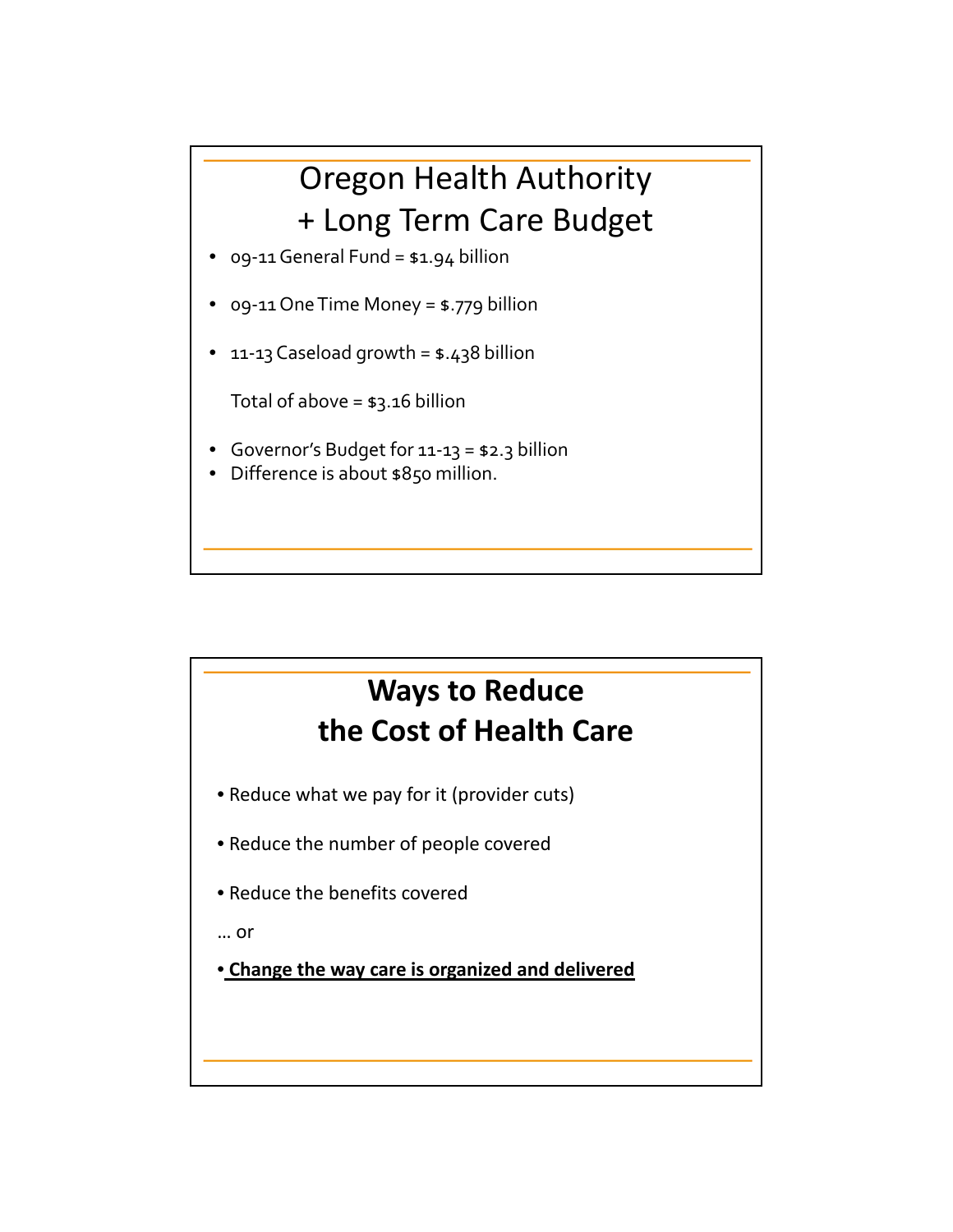

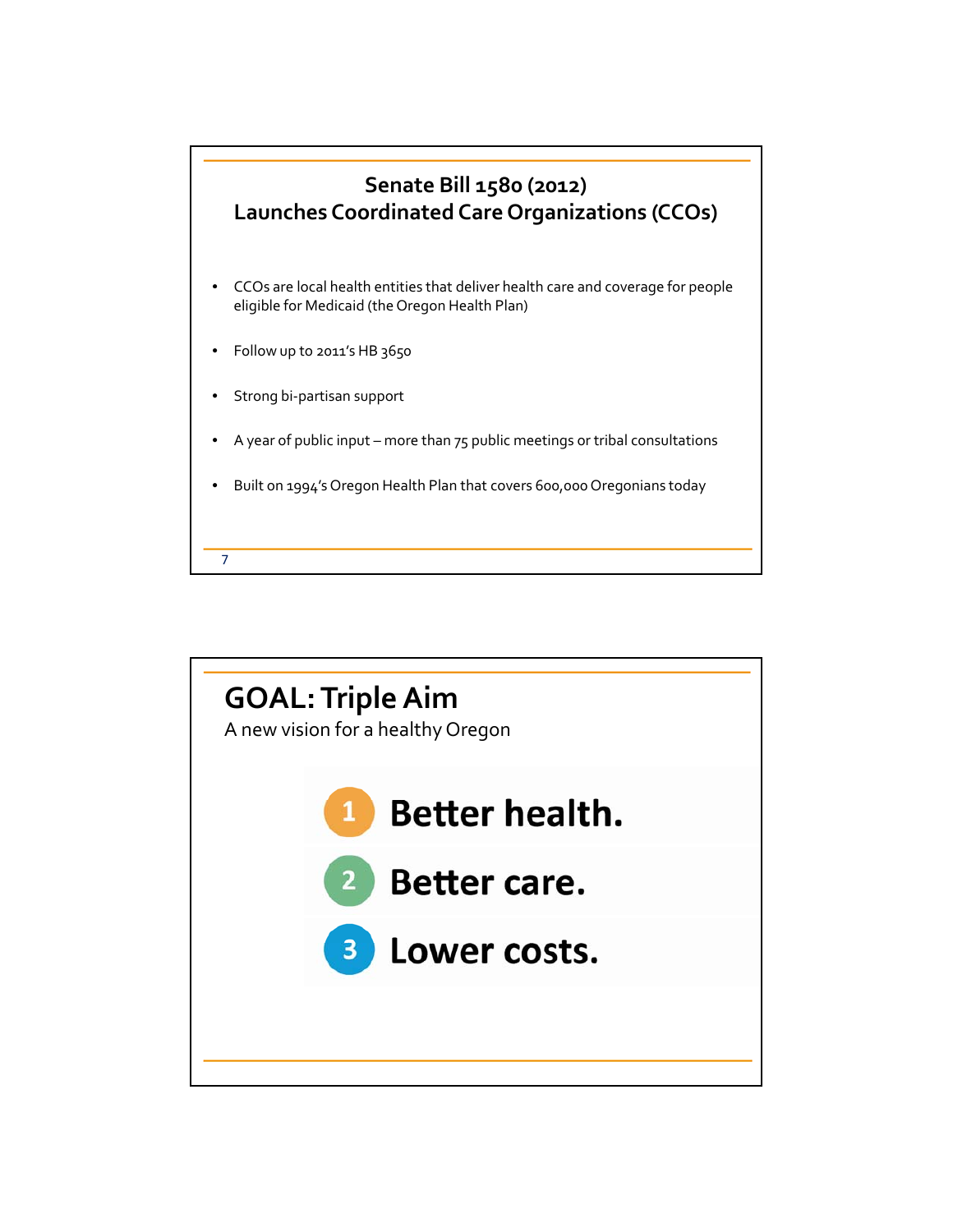

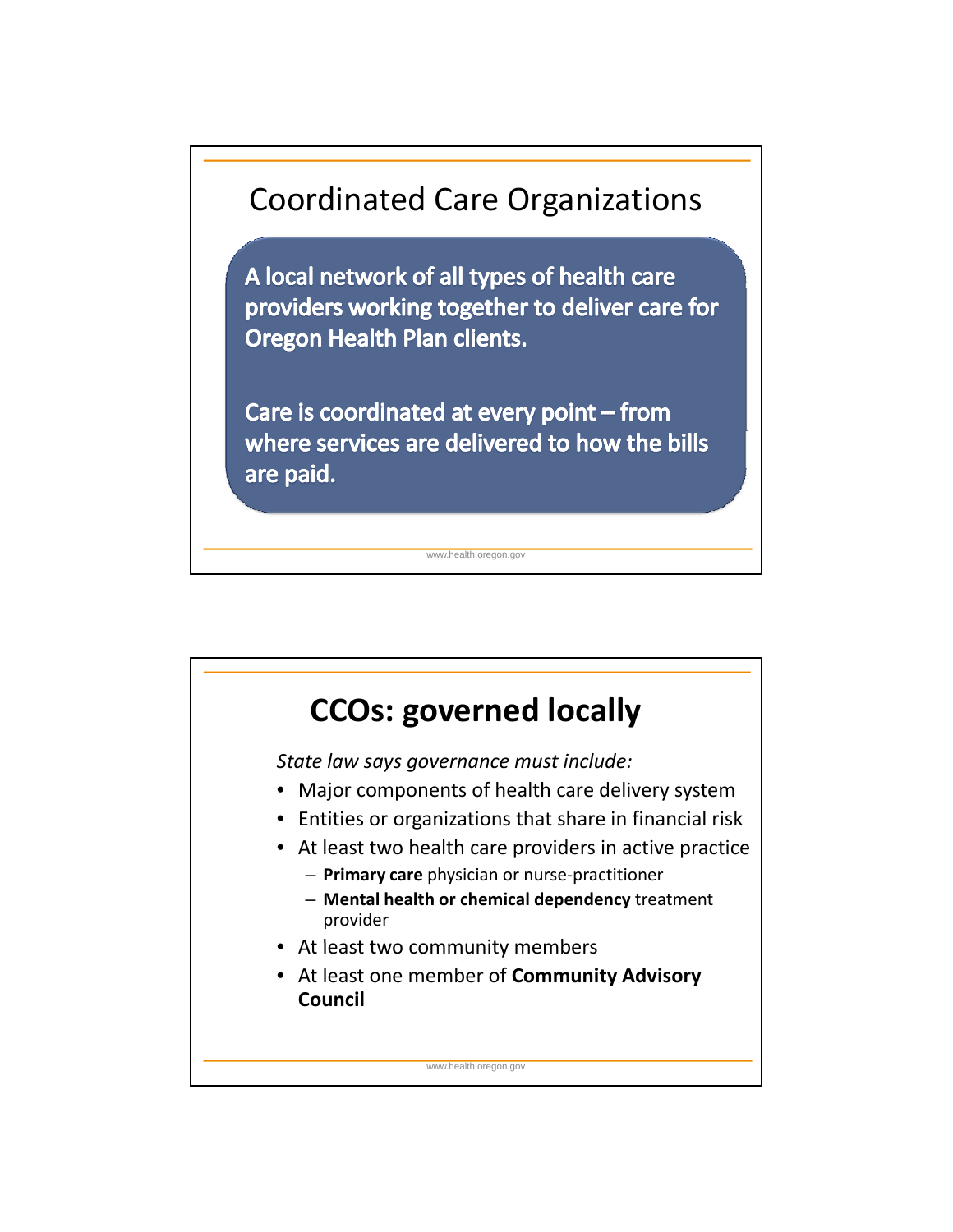

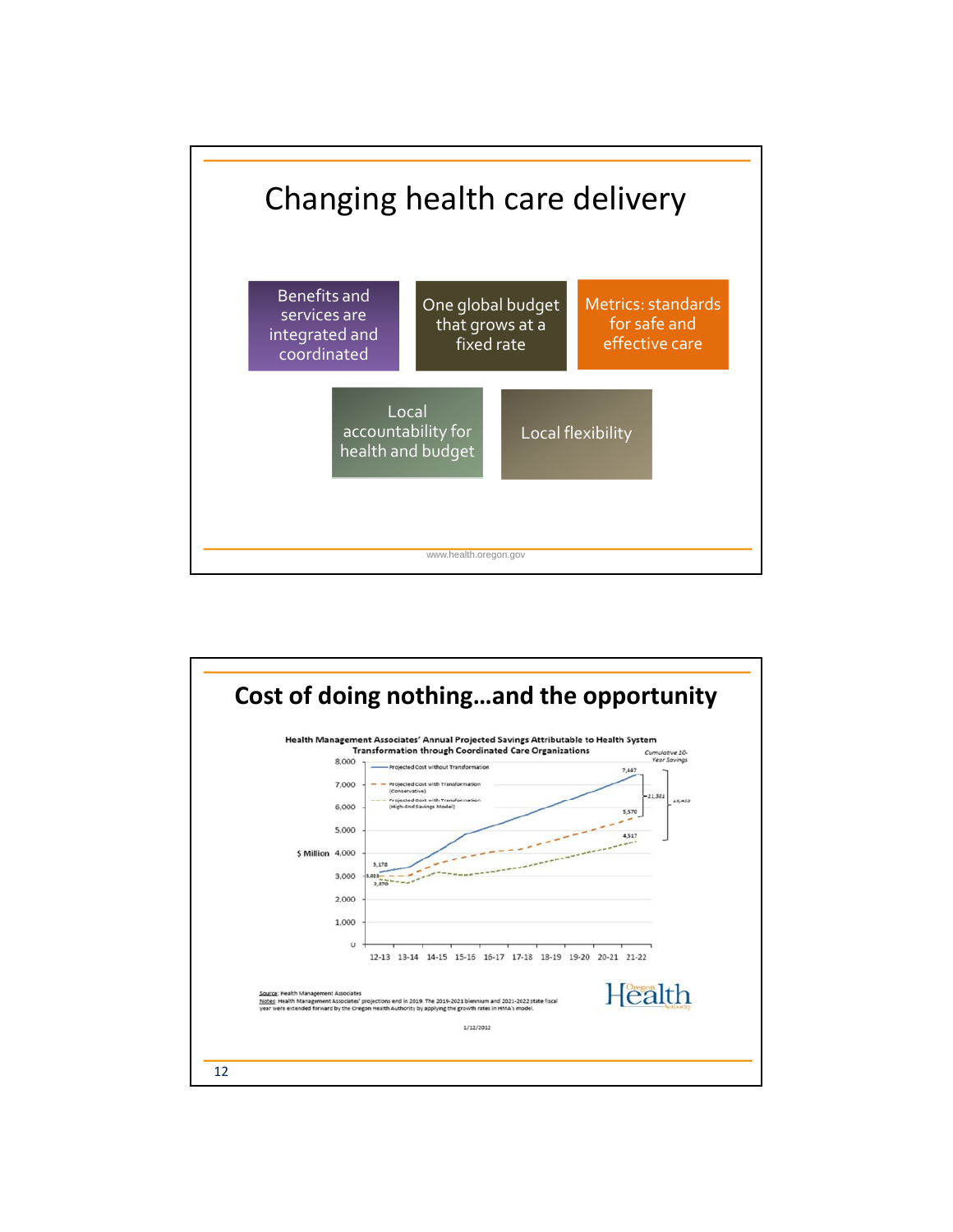

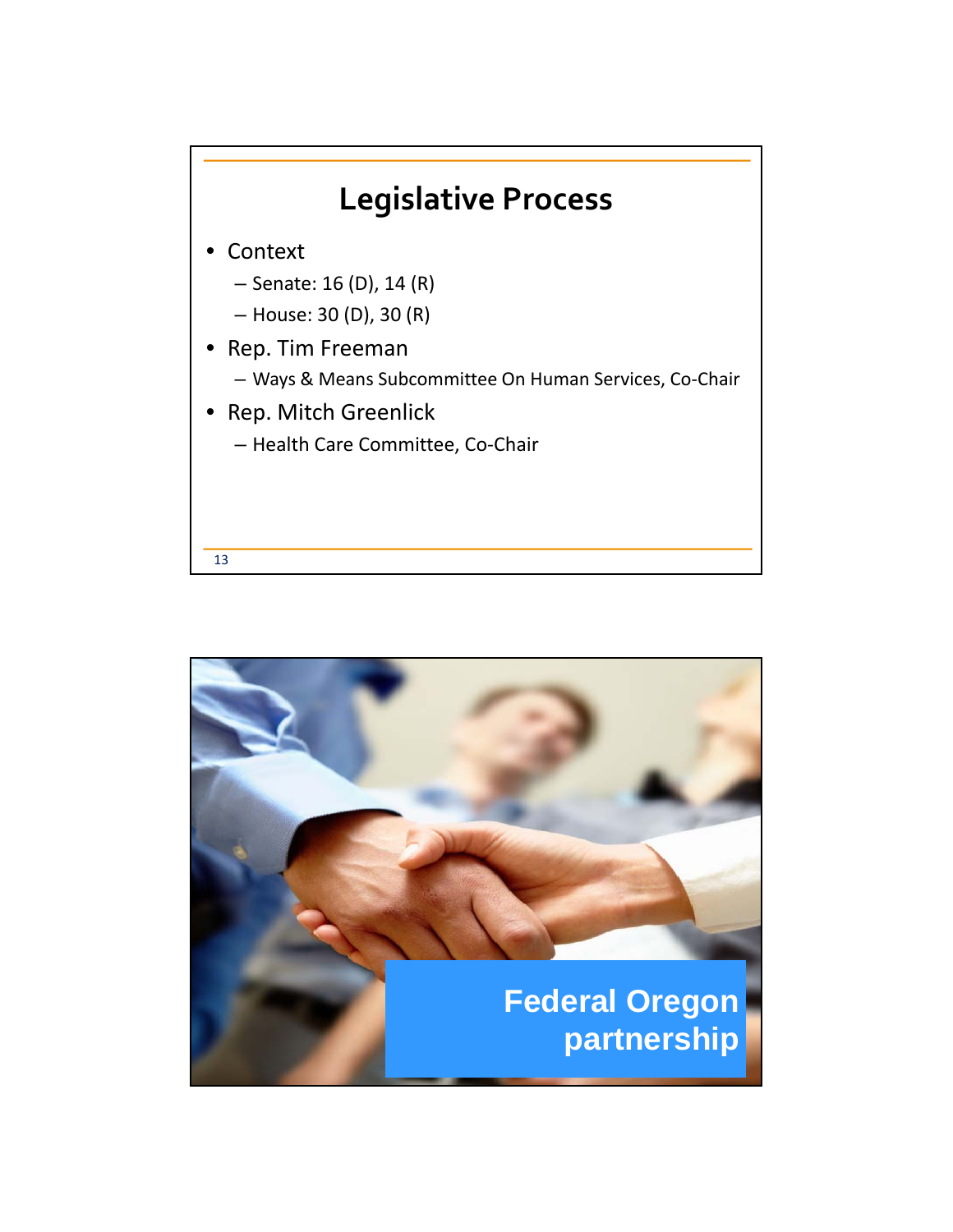

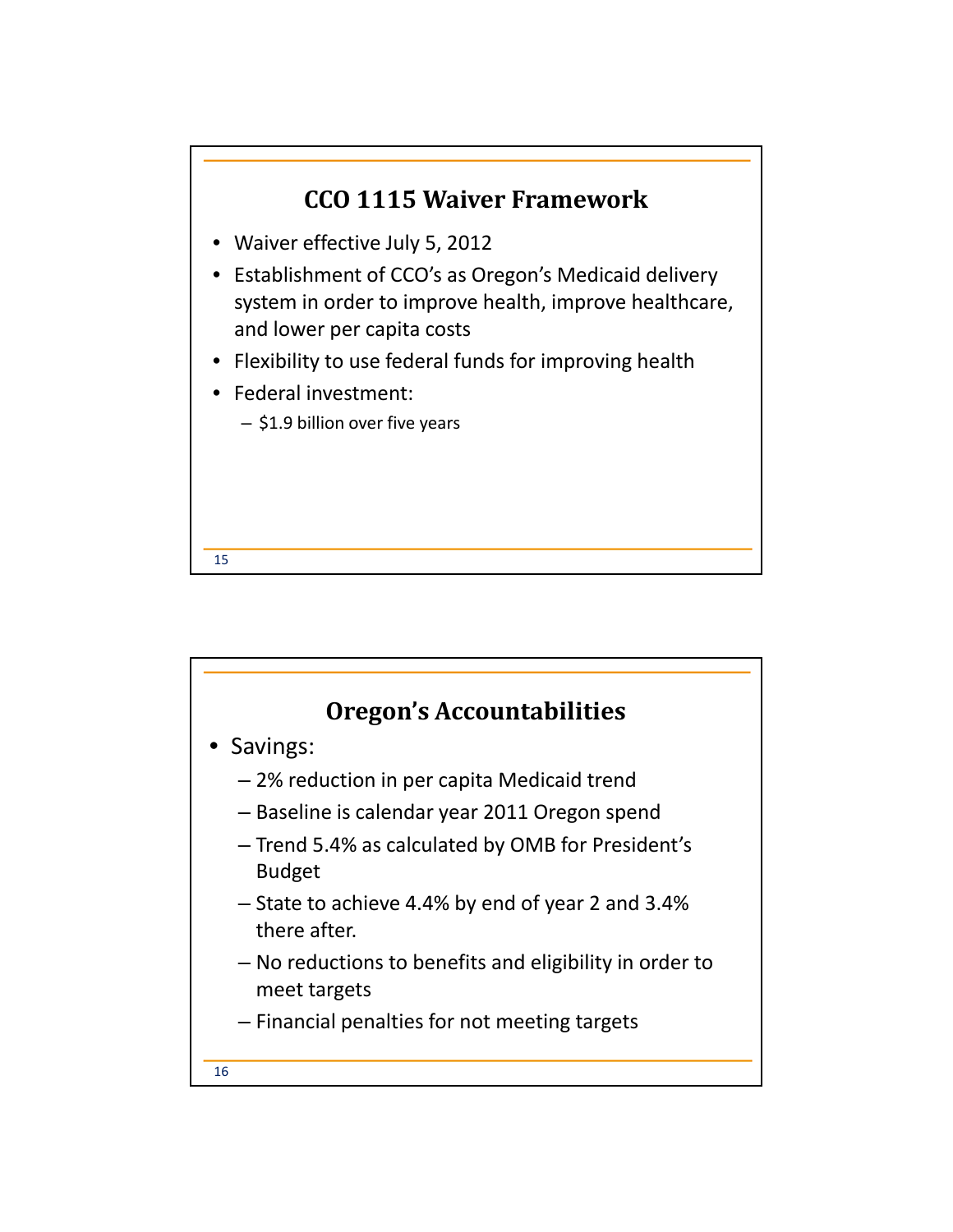